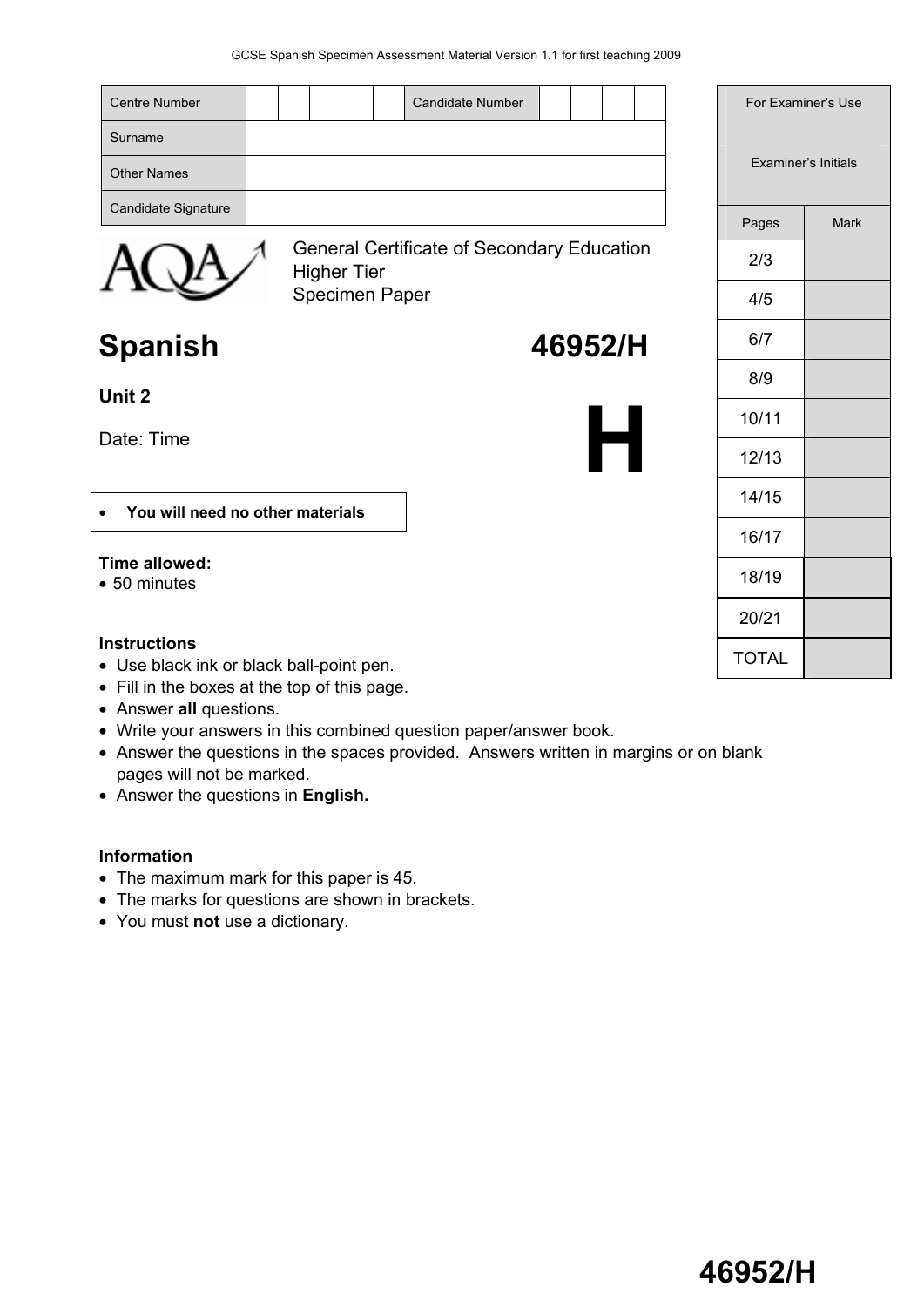Answer **all** questions in **English** in the spaces provided. You read about an exchange trip to Madrid. **1** Choose the most suitable Spanish family for the English students who want to go on the exchange. Write the correct letter in each box. **English students Example 1** (a) *(1 mark)*  **1** (b) *(1 mark)*  **1** (c) *(1 mark)*  **1** (d) *(1 mark)*  'I am scared of animals.' *Carol*  **B** ëI am nervous about speaking a foreign language.' *David* 'I am against smoking.' *Susan*  'I am not very sporty.' *Fiona*  'I am a vegetarian.' *Mike*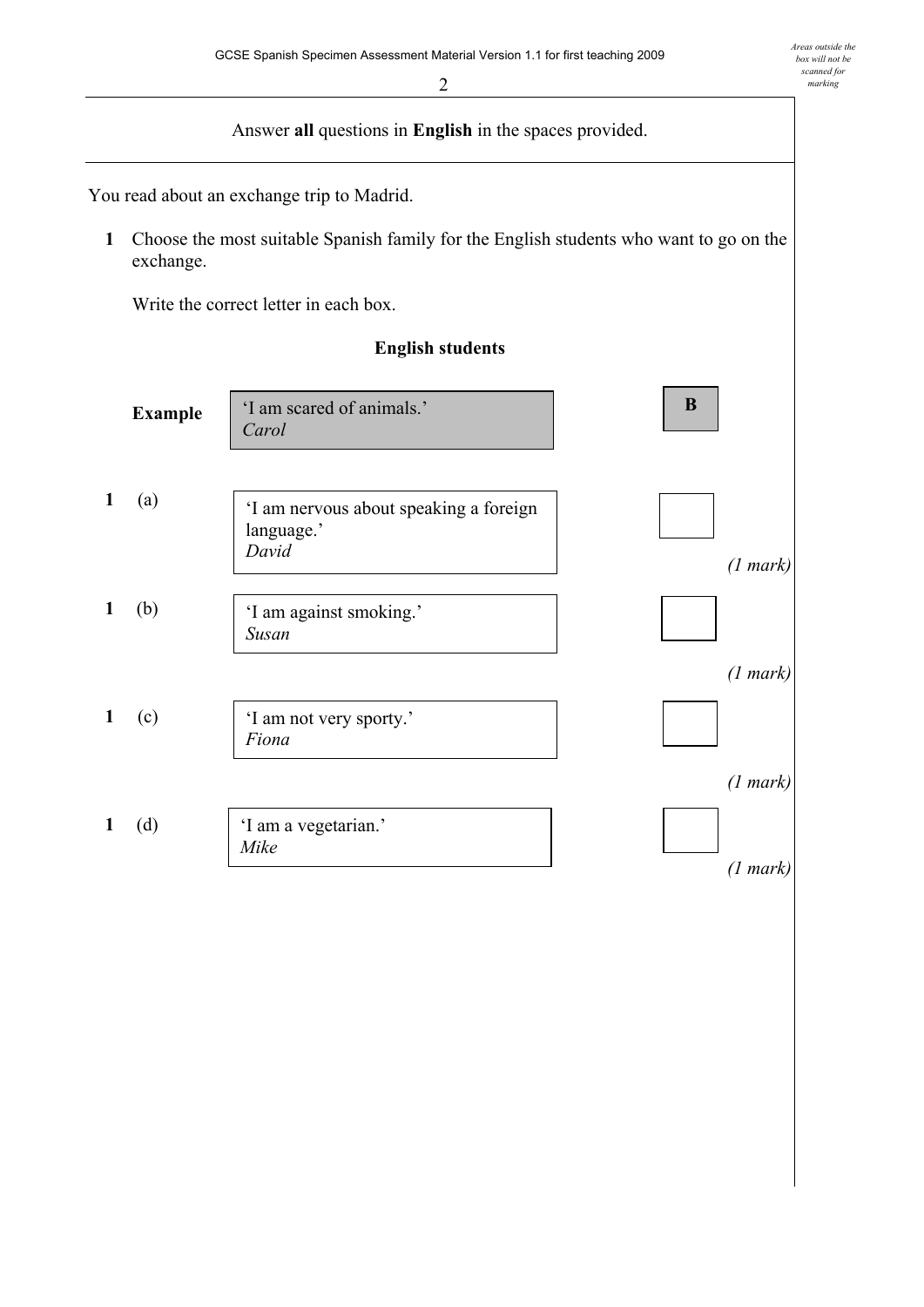**Spanish families** En mi familia nos gusta jugar al baloncesto y nos encanta nadar. Tengo una familia muy pequeña. Soy hijo único y no tenemos animales. **A C E G D F B**  Mis hermanos y yo no practicamos ningún deporte. Preferimos escuchar música en casa. Mis padres son profesores de inglés. Son pacientes y ayudan con los problemas de gramática. En mi casa no bebemos alcohol y nadie fuma. Mi abuelo vive con nosotros. Es simpático y le quiero mucho pero tiene problemas de salud porque fuma. Tenemos una dieta muy variada. Comemos de todo aparte de la carne.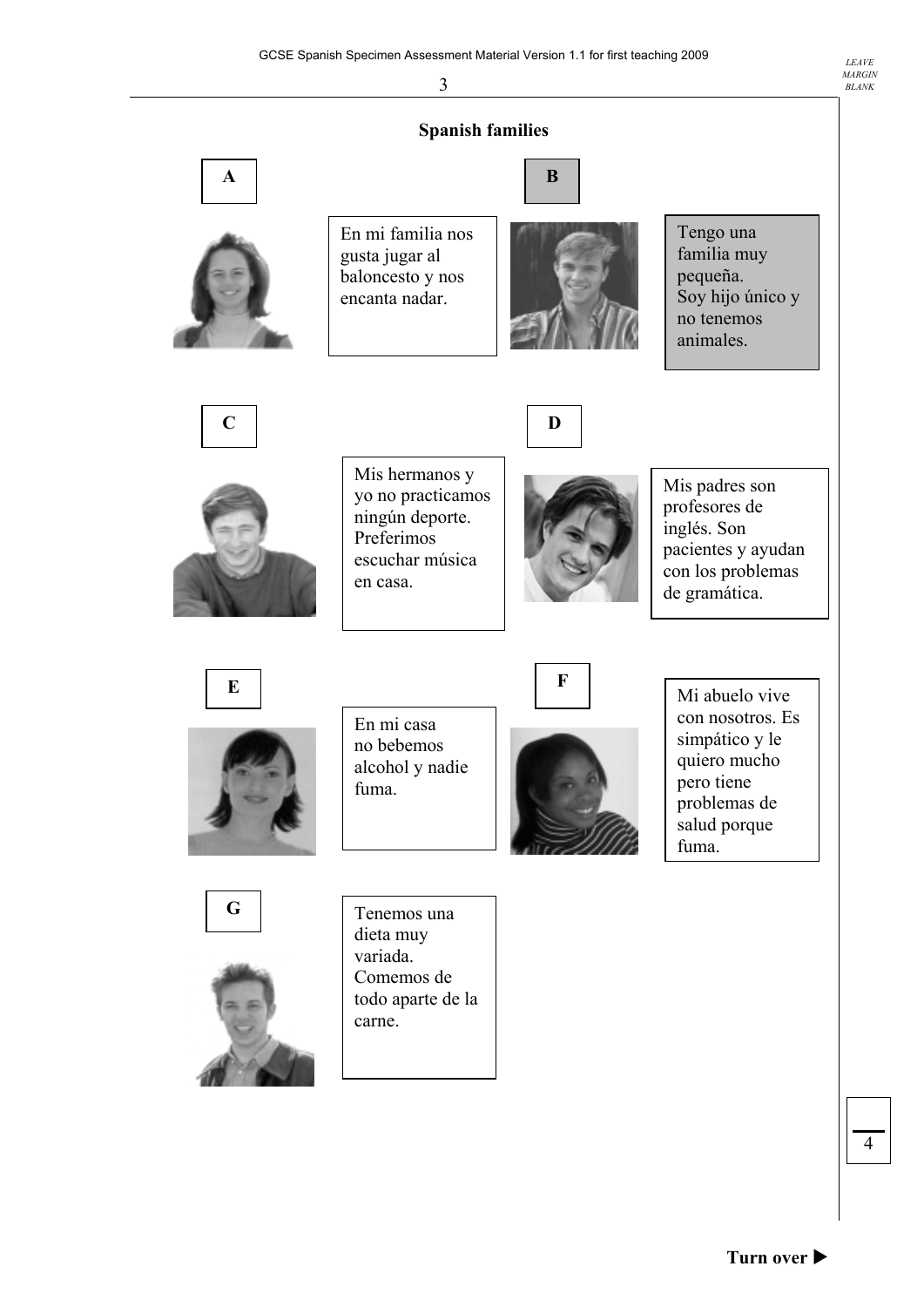**2** The staff at the school in Madrid write their blogs.

Hola. Me llamo Miguel. Doy clases de inglés en este instituto desde hace cinco años.

En mi tiempo libre me gusta hacer deporte, salir a ver películas y viajar.

Vivo en un piso pequeño en el centro de Madrid con un amigo. Pronto vamos a comprar un gato porque nos encantan.

El año pasado hice un curso de inglés en Escocia y me gustaría volver.

*Miguel* 

Hola. Yo soy Esther. Yo doy clases de inglés a los muy pequeños. Sólo tienen cinco años.

Tengo dos hijos, así que no tengo mucho tiempo libre, pero me encanta ir al cine. Detesto el deporte. El único ejercicio que hago es llevar al perro de paseo.

Vivo en una casa moderna en las afueras de la ciudad.

Yo también estuve en Escocia pero llovió demasiado.

*Esther*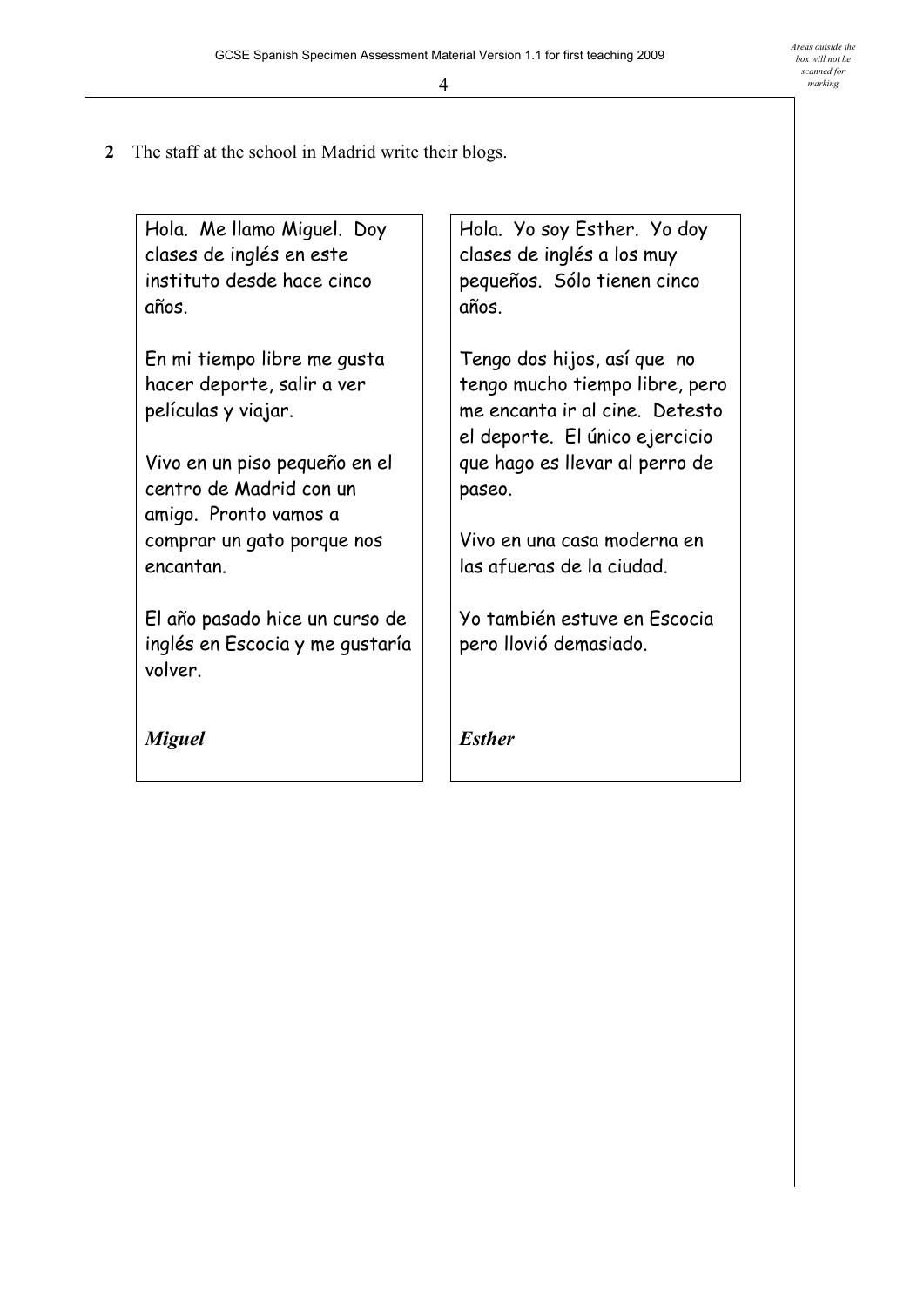|                  | 5                                                                         |          |
|------------------|---------------------------------------------------------------------------|----------|
|                  | Identify the people.                                                      |          |
|                  | Write<br>M<br>(Miguel)<br>E<br>(Esther)<br>$M + E$<br>$(Miguel + Esther)$ |          |
|                  | Who                                                                       |          |
| $\overline{2}$   | teaches five year olds?<br>(a)                                            | (1 mark) |
| $\overline{2}$   | likes going to the cinema?<br>(b)                                         | (1 mark) |
| $\overline{2}$   | has a pet?<br>(c)                                                         | (1 mark) |
| $\boldsymbol{2}$ | wants to go back to Scotland?<br>(d)                                      | (1 mark) |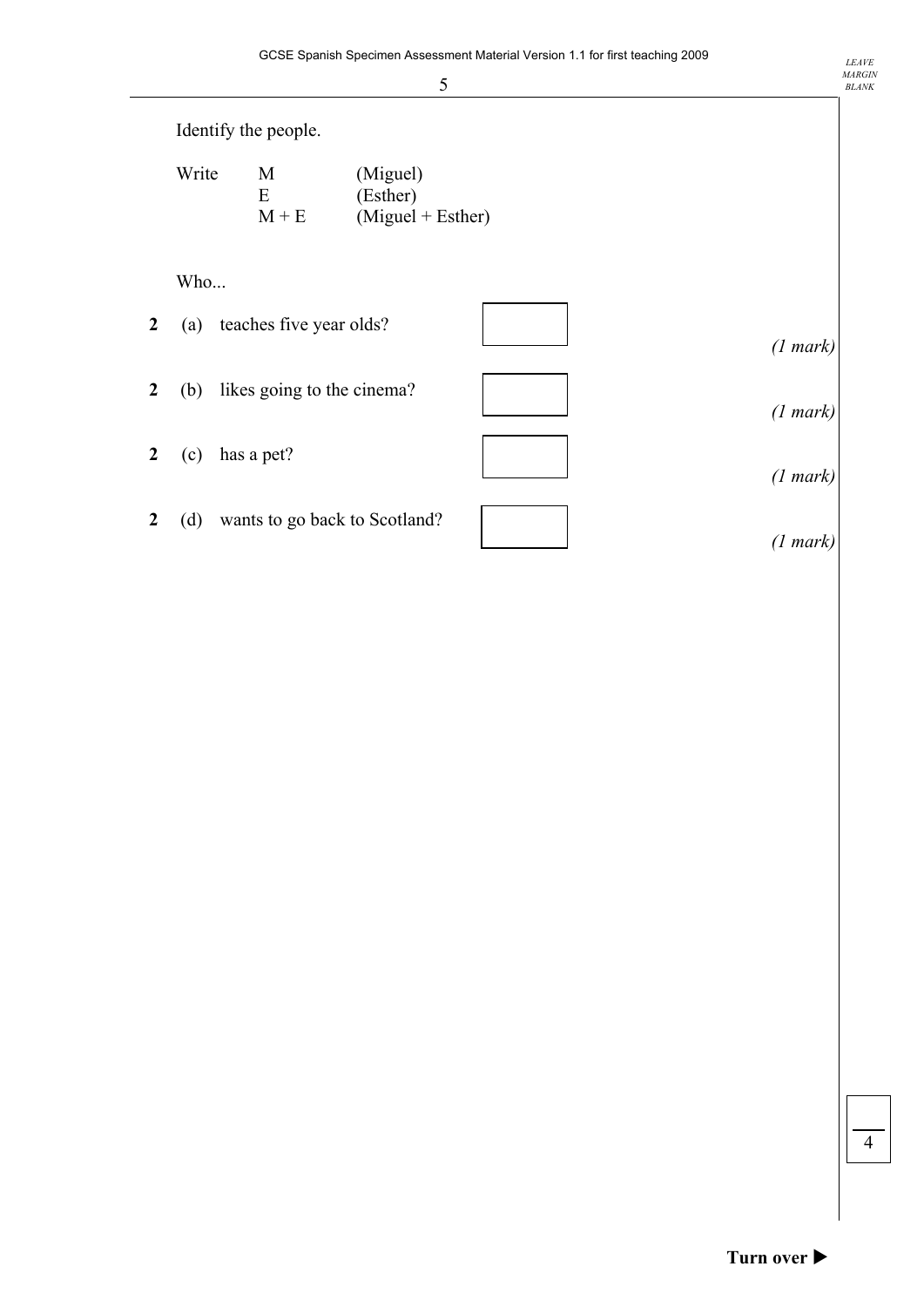**3** The Spanish teachers have sent this e-mail.



| 3 | (a) | What are the Spanish families worried about above all?   |          |
|---|-----|----------------------------------------------------------|----------|
| 3 | (b) | What are the Spanish staff going to tell their students? | (1 mark) |
|   | (c) | Why do the Spanish staff want your teacher's support?    | (1 mark) |
|   |     |                                                          | (1 mark) |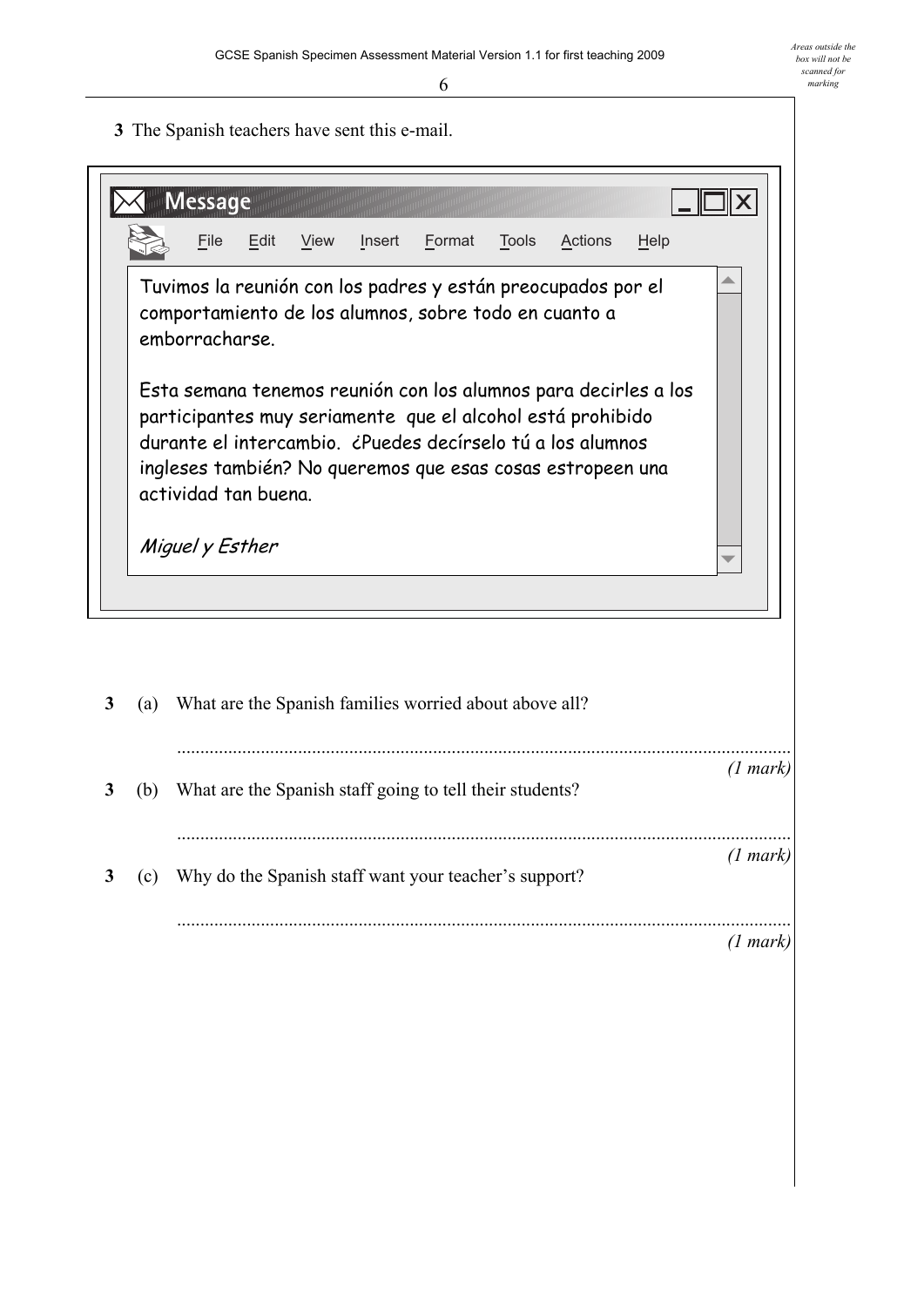**4** List of articles to take to Madrid

What should you take on the visit to Madrid and why?

|         | <b>Message</b> |      |      |        |        |              |                                                                                                                                                                                                                                                                                                                                                                        |      |  |
|---------|----------------|------|------|--------|--------|--------------|------------------------------------------------------------------------------------------------------------------------------------------------------------------------------------------------------------------------------------------------------------------------------------------------------------------------------------------------------------------------|------|--|
|         | File           | Edit | View | Insert | Format | <b>Tools</b> | Actions                                                                                                                                                                                                                                                                                                                                                                | Help |  |
| nuevas. |                |      |      |        |        |              | Llevar un regalo para la familia da una buena impresión.<br>Para evitar una insolación se debe llevar un sombrero. Si<br>quieres cambiar dinero en España es necesario enseñar el<br>pasaporte. Entonces hay que llevarlo. Es una buena idea<br>llevar unas fotos de tu familia. Así puedes charlar de tu<br>familia. Y si llevas un cuaderno puedes escribir palabras |      |  |

Complete the table.

|                                | Article          | Reason                       |          |
|--------------------------------|------------------|------------------------------|----------|
| <b>Example</b>                 | Gift             | To make a good<br>impression |          |
| $4$ (a)                        | A hat            |                              | (1 mark) |
| $\overline{\mathbf{4}}$<br>(b) |                  | To change money              | (1 mark) |
| $4$ (c)                        |                  | To talk about                | (1 mark) |
| (d)<br>$\overline{\mathbf{4}}$ | An exercise book |                              | (1 mark) |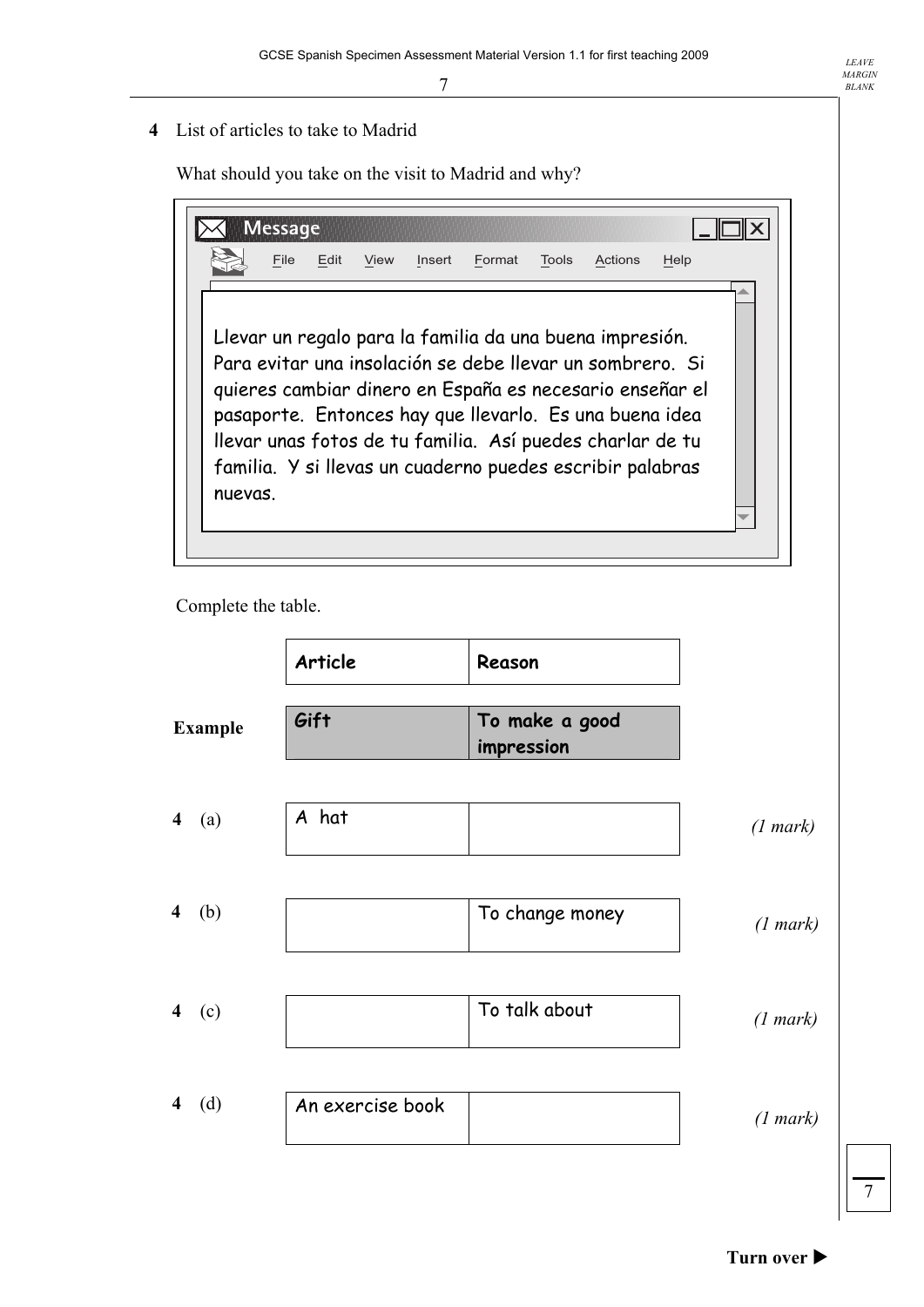**5** You read this article.

|   |     | Llevar el dedo a uno de tus ojos quiere decir<br>'cuidado' en España.<br>Tocarse la oreja puede significar 'no creo<br>$\bullet$<br>nada de lo que me estás diciendo' en Rusia o<br>'todo va bien' en Portugal.<br>En Bulgaria se gira la cabeza de un lado a<br>otro para decir 'sí' y para decir 'no' la<br>mueven de arriba abajo. |                    |
|---|-----|---------------------------------------------------------------------------------------------------------------------------------------------------------------------------------------------------------------------------------------------------------------------------------------------------------------------------------------|--------------------|
| 5 | (a) | What do Spaniards mean when they point to their eye?                                                                                                                                                                                                                                                                                  |                    |
|   |     |                                                                                                                                                                                                                                                                                                                                       | $(1 \text{ mark})$ |
| 5 | (b) | What does touching your ear mean                                                                                                                                                                                                                                                                                                      |                    |
|   |     | in Russia?<br>(i)                                                                                                                                                                                                                                                                                                                     |                    |
|   |     |                                                                                                                                                                                                                                                                                                                                       | (1 mark)           |
|   |     | in Portugal?<br>(ii)                                                                                                                                                                                                                                                                                                                  |                    |
| 5 | (c) | What do people in Bulgaria do when they want to say 'no'?                                                                                                                                                                                                                                                                             | (1 mark)           |
|   |     |                                                                                                                                                                                                                                                                                                                                       | (1 mark)           |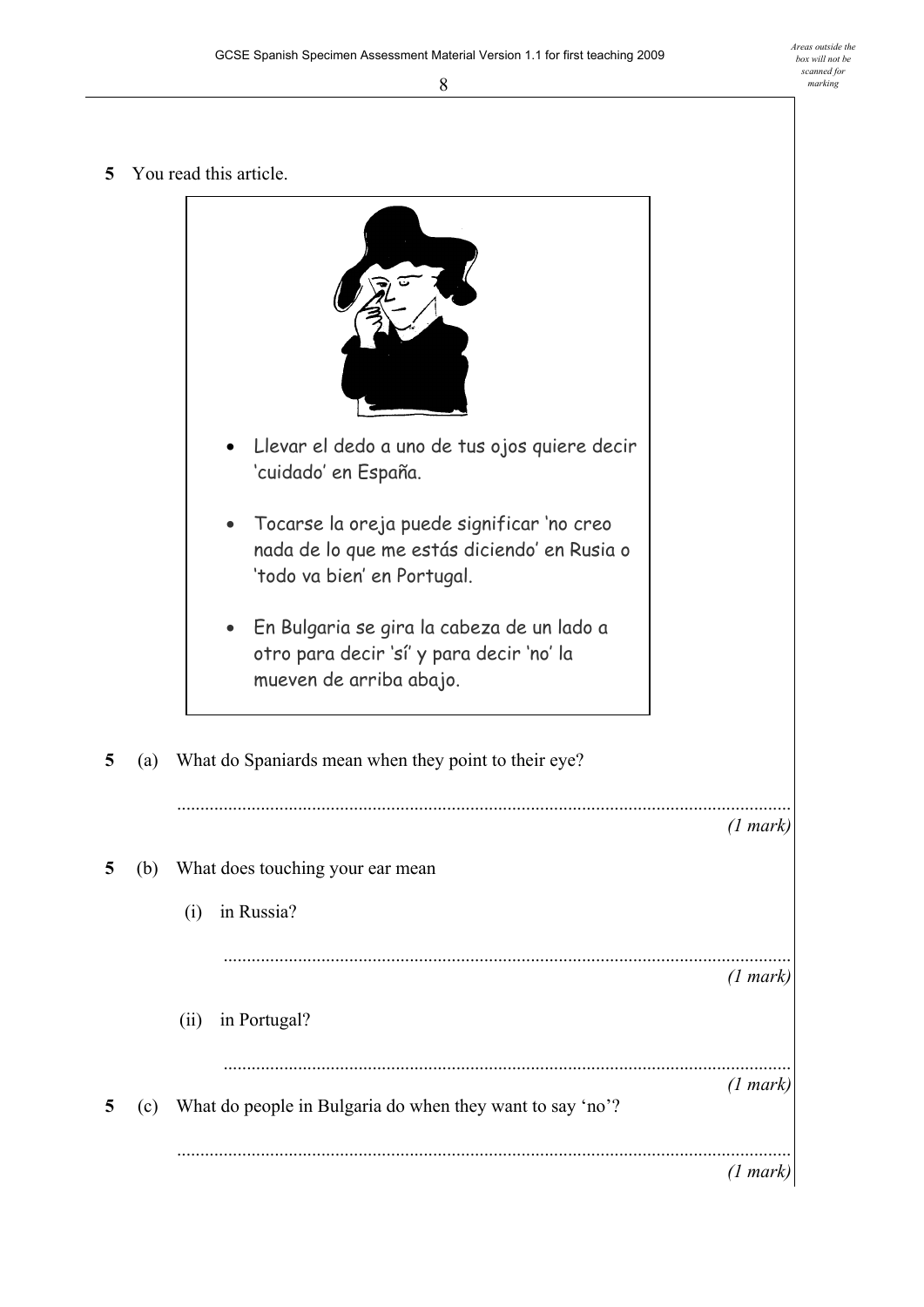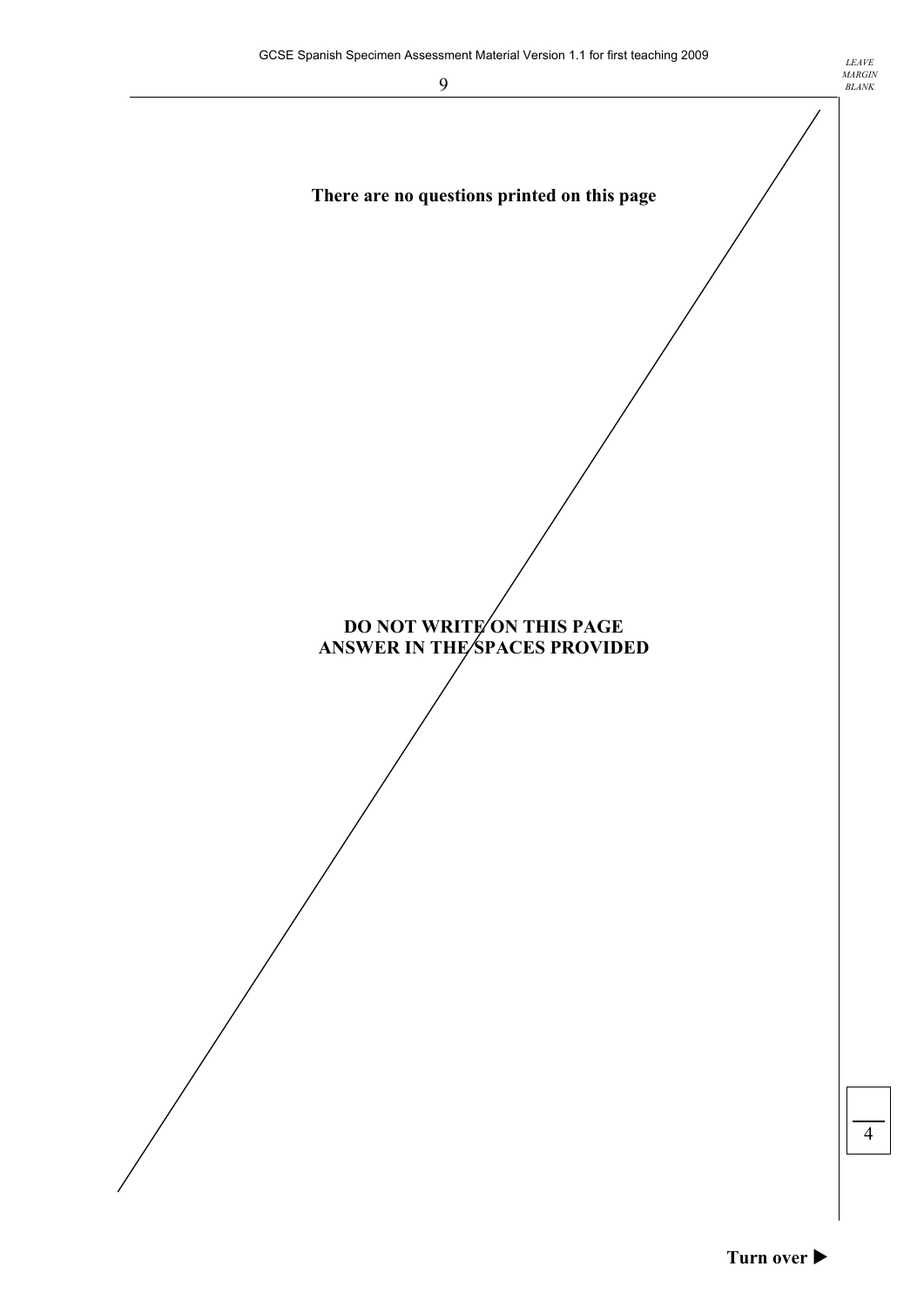**6** The Spanish teachers' plans Which activity does each teacher mention?

|             | lunes     | cena de bienvenida |
|-------------|-----------|--------------------|
| B           | martes    | excursión a Toledo |
| $\mathbf C$ | miércoles | museo de arte      |
| D           | jueves    | estadio de fútbol  |
| E           | viernes   | con familias       |

Write the correct letter in each box.

**6** (a)



**6** (b)

**6** (c)



restaurante del centro. David Para practicar vuestro español pasaréis un día con los padres y los hermanos de vuestro compañero. Natalia

la comida española en un

*(1 mark)* 

 *(1 mark)* 

 *(1 mark)*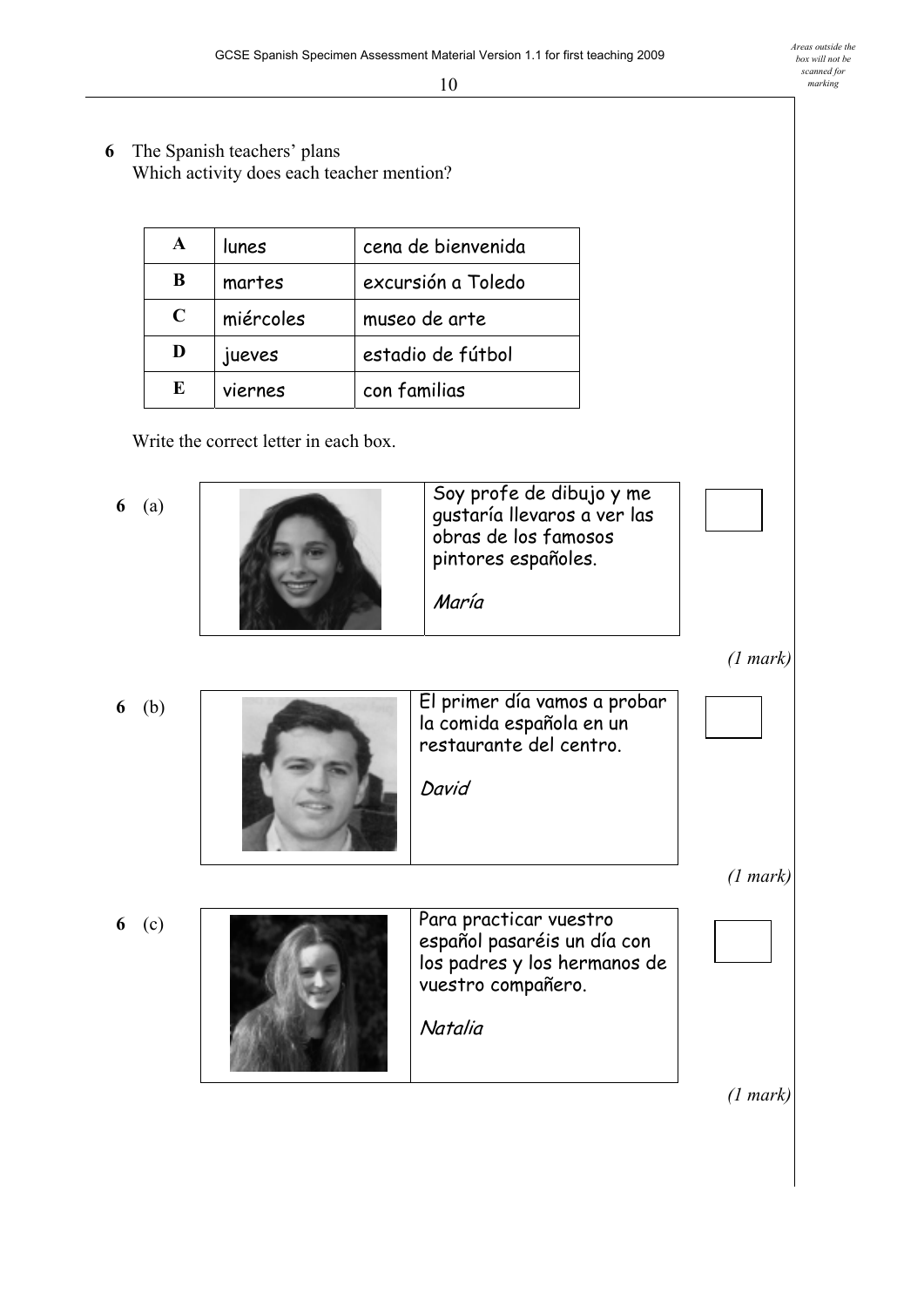**7** (a) The Spanish staff have sent this e-mail to the English students going to Madrid.

|          | <b>Message</b> |                 |      |        |                                               |              |                                                                                                                             |                                                                   |  |
|----------|----------------|-----------------|------|--------|-----------------------------------------------|--------------|-----------------------------------------------------------------------------------------------------------------------------|-------------------------------------------------------------------|--|
|          | File           | Edit            | View | Insert | Format                                        | <b>Tools</b> | Actions                                                                                                                     | Help                                                              |  |
| Hola     |                |                 |      |        |                                               |              |                                                                                                                             |                                                                   |  |
|          |                |                 |      |        |                                               |              |                                                                                                                             | Se acerca vuestra llegada y aquí estamos preparando todo para que |  |
|          |                |                 |      |        | lo paséis bien y que aprendáis mucho español. |              |                                                                                                                             |                                                                   |  |
|          |                |                 |      |        |                                               |              | Para nosotros lo más importante es que el intercambio ponga fin a                                                           | la imagen típica que existe de nuestro país. Hay muchas cosas que |  |
|          |                |                 |      |        |                                               |              | os van a sorprender, esperemos de manera muy agradable.                                                                     |                                                                   |  |
|          |                |                 |      |        |                                               |              | Hemos organizado unas actividades 'rompehielos'* pero no<br>sabemos si tendrán éxito porque es algo nuevo para nosotros. Ya |                                                                   |  |
| veremos. |                |                 |      |        |                                               |              |                                                                                                                             |                                                                   |  |
|          |                | Miguel y Esther |      |        |                                               |              |                                                                                                                             |                                                                   |  |
|          |                |                 |      |        |                                               |              |                                                                                                                             |                                                                   |  |
|          |                |                 |      |        |                                               |              |                                                                                                                             |                                                                   |  |

*\*ërompehielosí* = *ëice-breakingí*

 **7** (a) What is the most important thing for the English students to learn from the exchange?

...................................................................................................................................

*(1 mark)*  **7 (b)** How do Miguel and Esther feel about the *'ice-breaking'* activities?

| enthusiastic |
|--------------|
| unsure       |
| disappointed |

Write the correct letter in the box.

*(1 mark)*

*LEAVE MARGIN BLANK* 

 **7** (c) How would you describe the overall tone of the message?

| А | aggressive |
|---|------------|
|   | friendly   |
|   | humorous   |

Write the correct letter in the box.

*(1 mark)*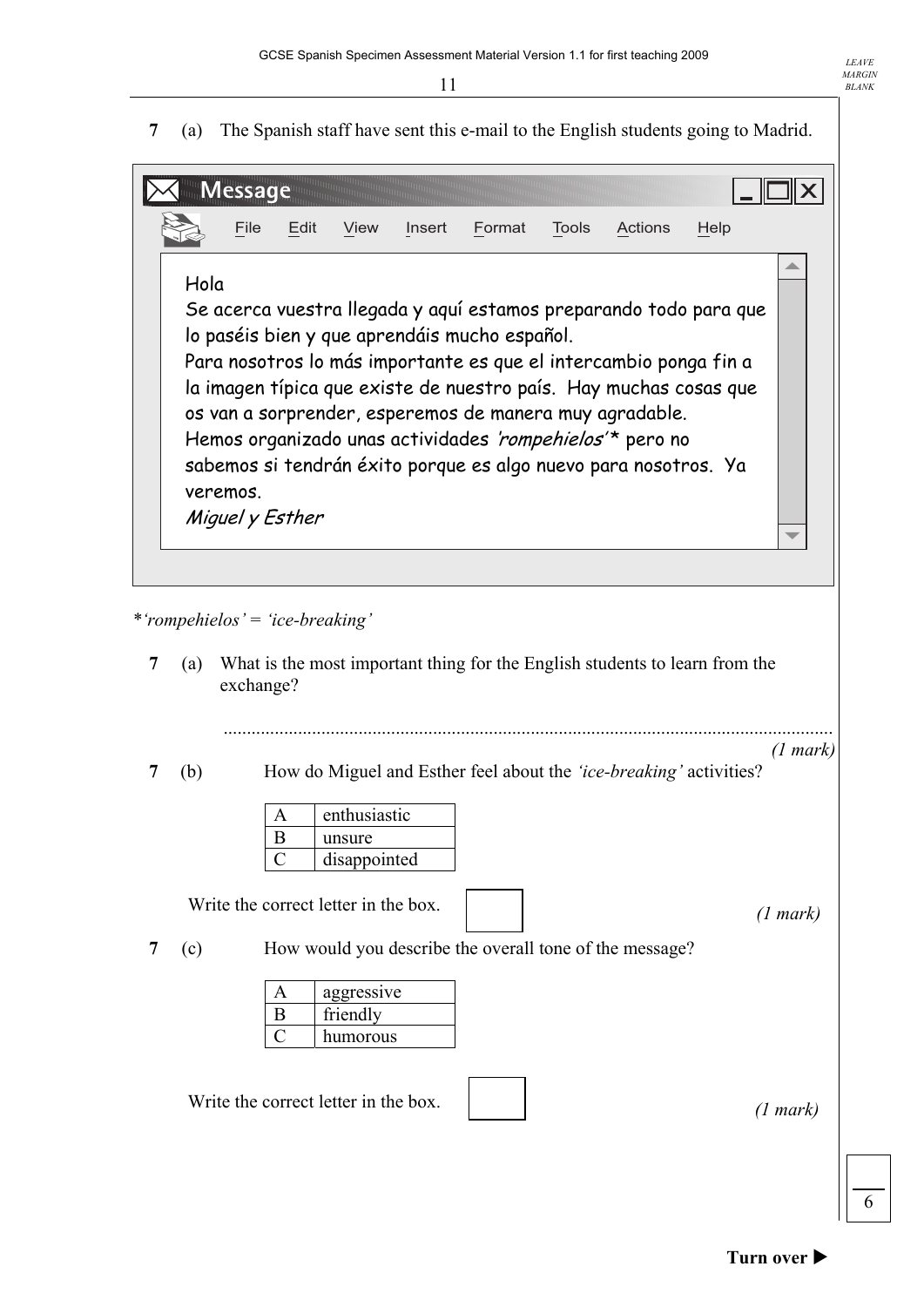You are now in Madrid.

**8** You see this 'pop-up' while using a Spanish website.

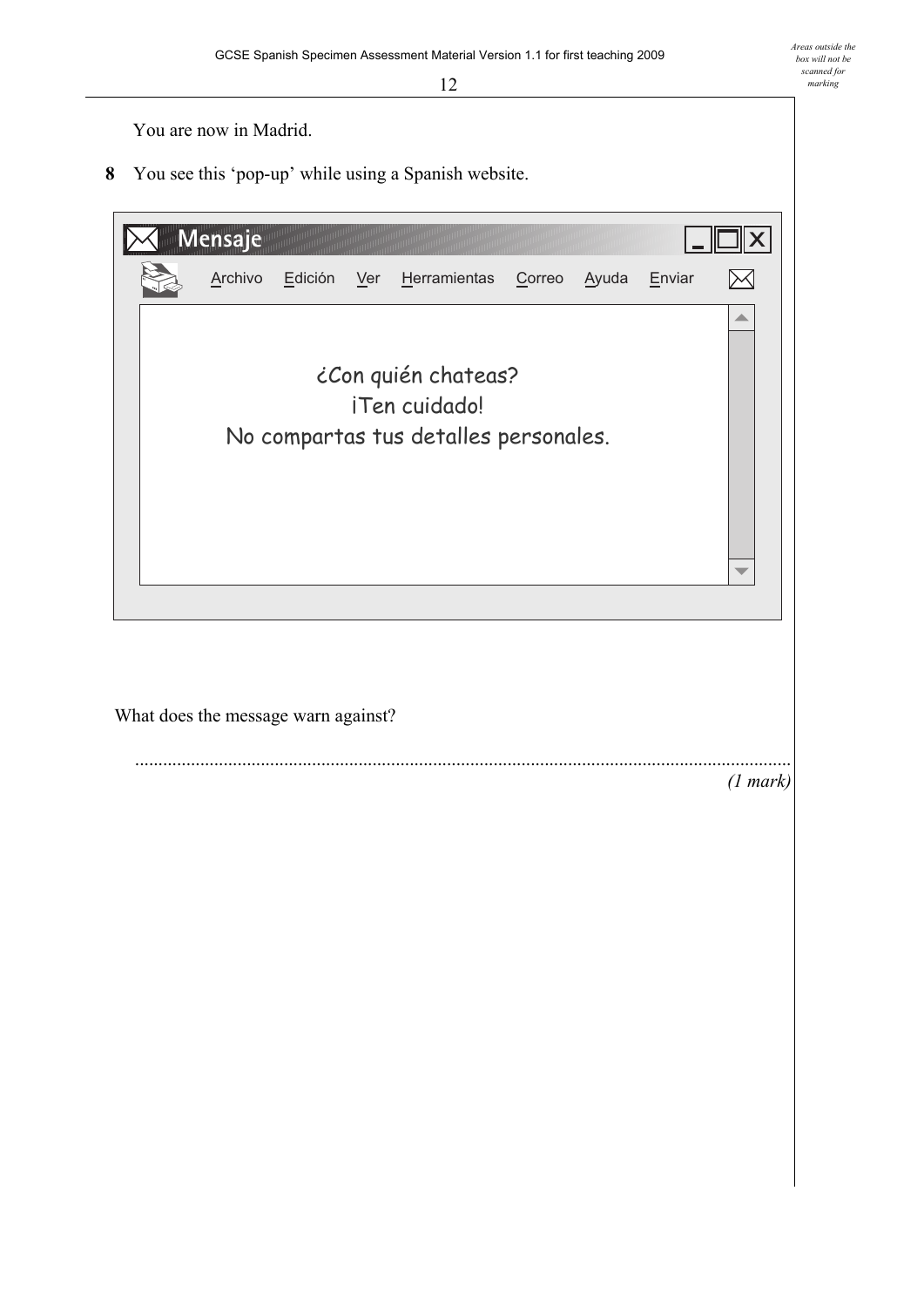#### **9** A cartoon



What has the teacher **not** done today?

|   | Given homework.  |
|---|------------------|
| B | Punished anyone. |
|   | Arrived on time. |

Write the correct letter in the box.

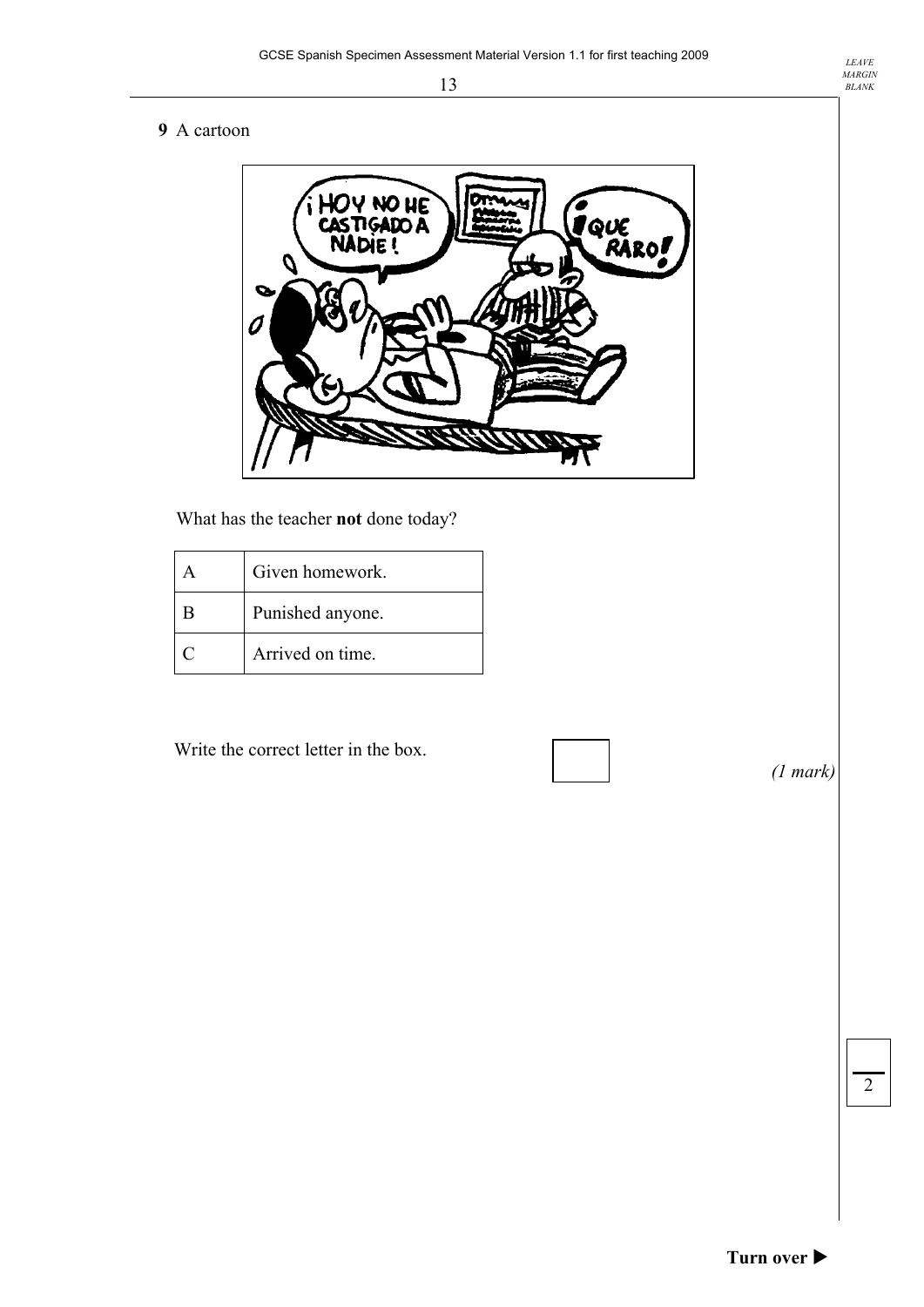*Areas outside the box will not be scanned for marking* 

#### 10 Rosa's problem page

|    |     | 'Nuestra hija necesita más independencia.'                                                                                                                                                                                                                                                                                                                                           |          |
|----|-----|--------------------------------------------------------------------------------------------------------------------------------------------------------------------------------------------------------------------------------------------------------------------------------------------------------------------------------------------------------------------------------------|----------|
|    |     | Problema<br>Somos un matrimonio con dos hijos. La chica, Victoria,<br>tiene 14 años y el chico 10. Hasta ahora han dormido los<br>dos en el mismo cuarto, pero nuestra hija nos ha dicho que<br>necesita una habitación para ella sola. Tenemos un cuarto<br>más pero lo tenemos puesto como salita de estar. ¿Qué<br>opina usted?<br>Padres preocupados                             |          |
|    |     | Respuesta<br>Yo creo que deben darle su propio cuarto. En mi opinión,<br>una de las costumbres más erróneas que hay en España<br>actualmente es tener la habitación más grande sin utilizar.<br>Además, pueden aprovechar esta circunstancia para hacer<br>de su hija una persona mucho más responsable. Puesto que<br>es su propia habitación, la tendrá ordenada y limpia.<br>Rosa |          |
| 10 | (a) | What does Victoria need to be more independent?                                                                                                                                                                                                                                                                                                                                      |          |
| 10 | (b) | What Spanish custom does Rosa disagree with in the reply?                                                                                                                                                                                                                                                                                                                            | (1 mark) |
|    |     |                                                                                                                                                                                                                                                                                                                                                                                      | (1 mark) |
| 10 | (c) | According to Rosa, what are the possible results of giving Victoria what she<br>wants? Mention two details.                                                                                                                                                                                                                                                                          |          |
|    |     |                                                                                                                                                                                                                                                                                                                                                                                      | (1 mark) |
|    |     | 2                                                                                                                                                                                                                                                                                                                                                                                    |          |
|    |     |                                                                                                                                                                                                                                                                                                                                                                                      | (1 mark) |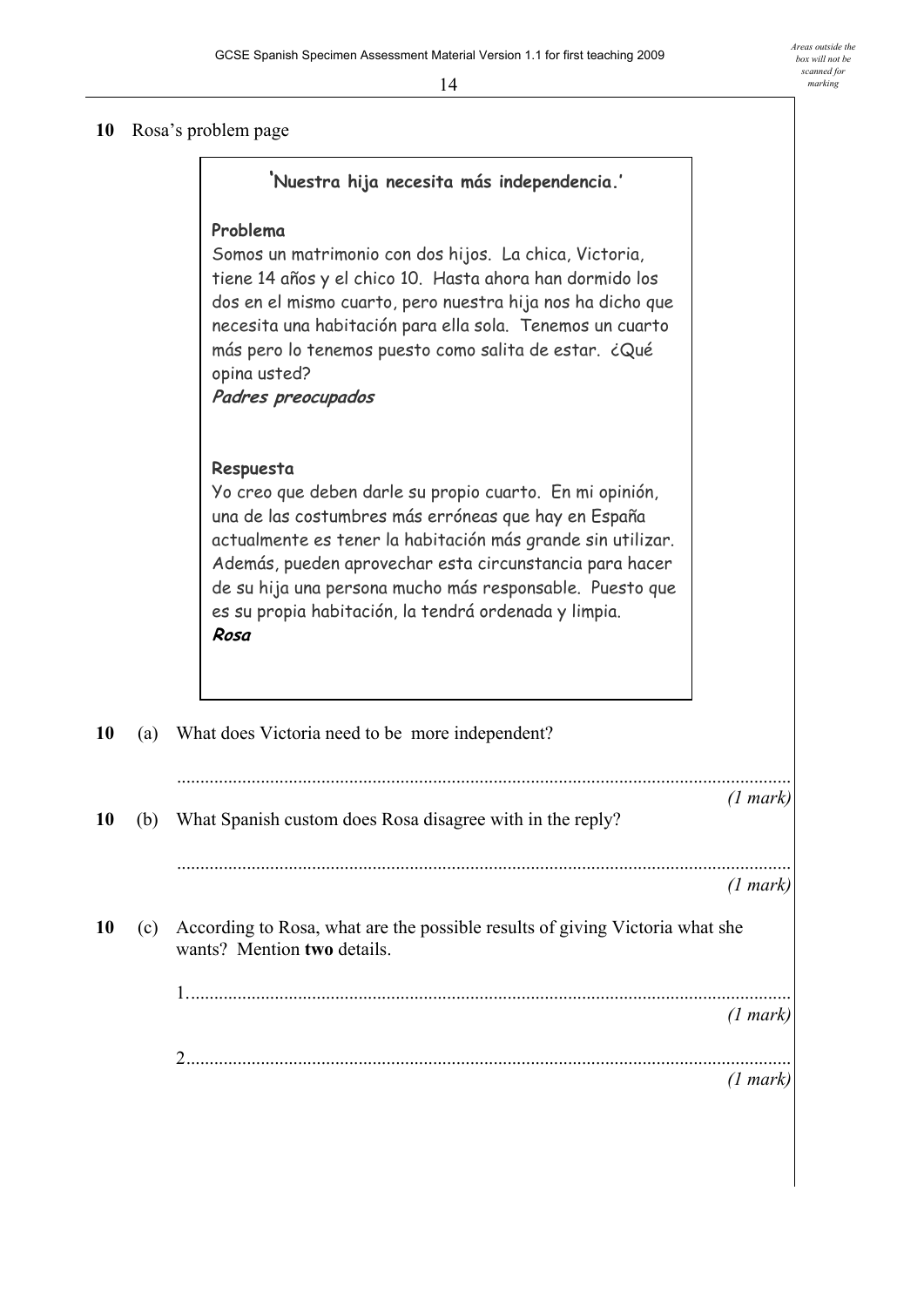**There are no questions printed on this page** 



**DO NOT WRITE ON THIS PAGE ANSWER IN THE SPACES PROVIDED**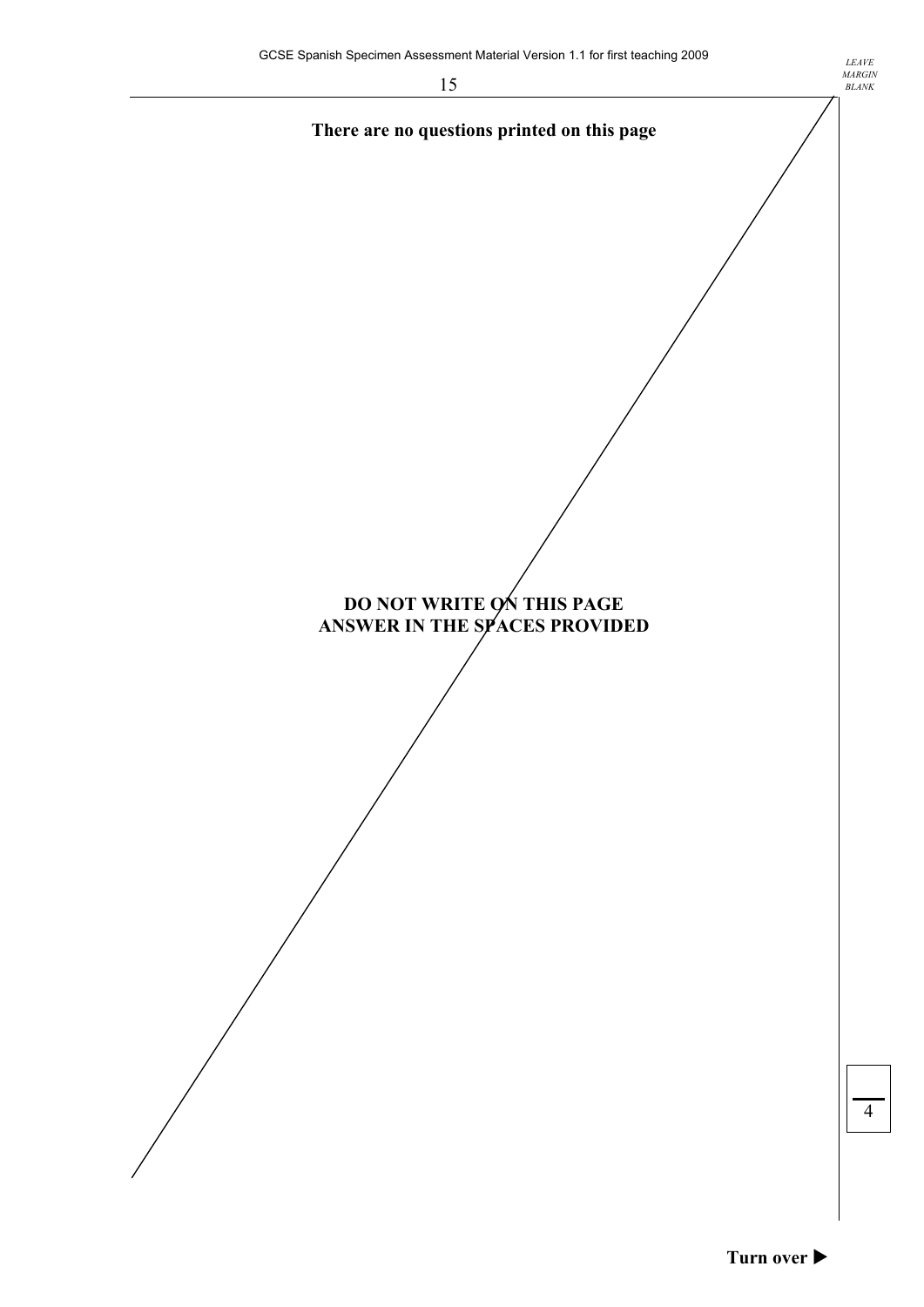**11** An interview with Natasha and David in the Spanish school magazine

| ¿Qué tal Madrid? |                                                                                                                                                                 |  |
|------------------|-----------------------------------------------------------------------------------------------------------------------------------------------------------------|--|
| Reportero:       | ¿Te ha gustado la visita a Madrid, Natasha?                                                                                                                     |  |
| Natasha:         | Sí, claro, y no realmente por los monumentos<br>interesantes ni el paisaje bonito sino, principalmente,<br>por la bienvenida que recibí de la familia española. |  |
| Reportero:       | ¿Qué tal tu español ahora?                                                                                                                                      |  |
| Natasha:         | Pues ahora sé charlar con la gente y hacer preguntas<br>en las tiendas con mucha más confianza.                                                                 |  |
| Reportero:       | ¿ Qué planes tienes para cuando vuelvas a Inglaterra?                                                                                                           |  |
| Natasha:         | Pues mis padres van a celebrar su aniversario de boda<br>con una cena especial. Han invitado a toda la familia y<br>será muy divertido.                         |  |
| Reportero:       | ¿Qué tal tú, David, después de tu aventura?                                                                                                                     |  |
| David:           | Creo que lo pasé bien, pero estuve enfermo y pasé<br>tres de los siete días en el hospital.                                                                     |  |
| Reportero:       | ¿Vas a volver a España?                                                                                                                                         |  |
| David:           | Una mala experiencia no es una razón para detestar un<br>país. Además, todavía hay tantas cosas que no he<br>visto allí. Así que volveré muy pronto.            |  |
| Reportero:       | Y, ėqué piensan tus padres?                                                                                                                                     |  |
| David:           | No estaban muy contentos con la noticia de mi<br>enfermedad, y les costó mucho la visita, pero están a<br>favor de los viajes al extranjero.                    |  |
| Reportero:       | Gracias.                                                                                                                                                        |  |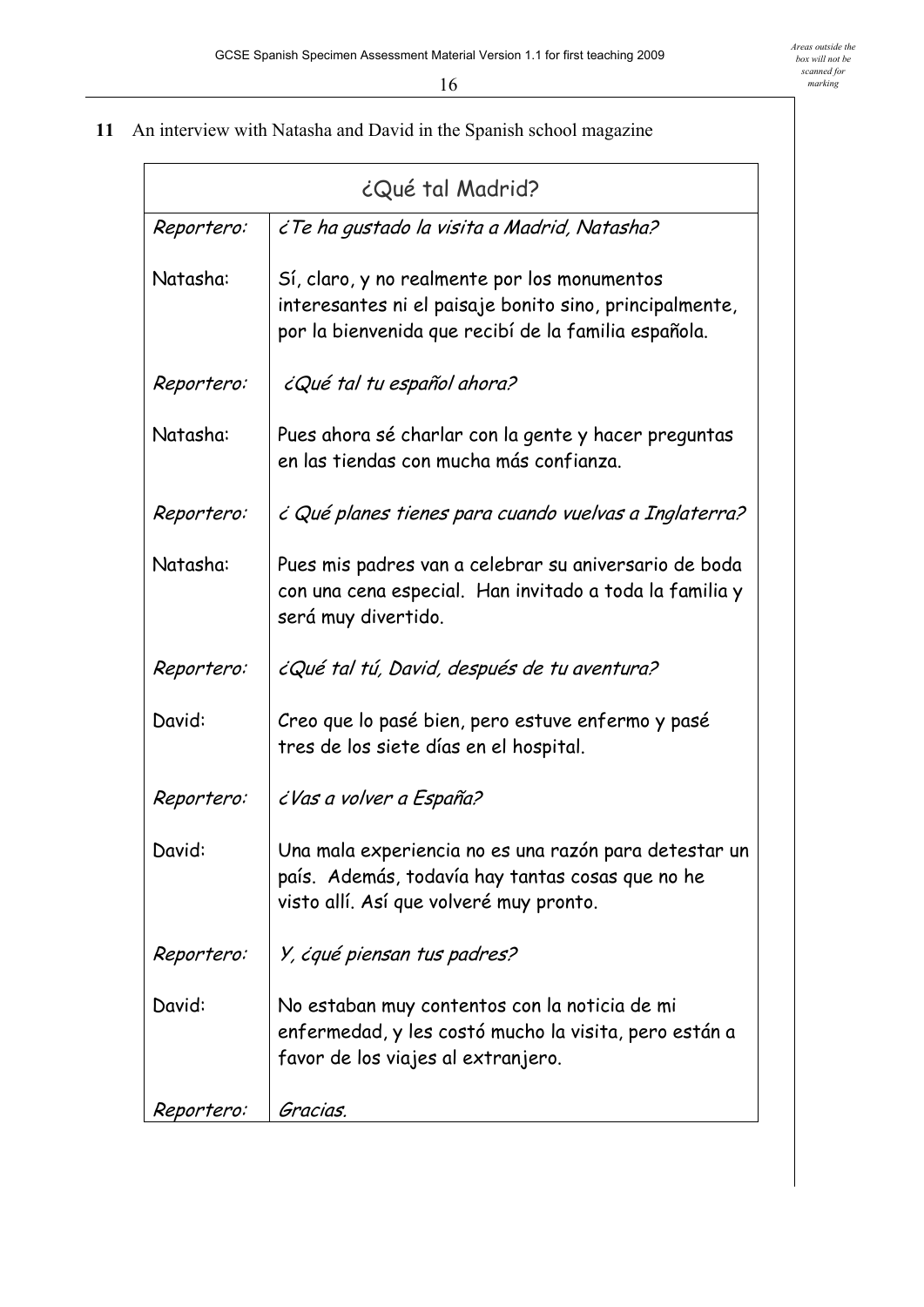|    |     |               | 17                                             |                                                                    |          |
|----|-----|---------------|------------------------------------------------|--------------------------------------------------------------------|----------|
| 11 | (a) |               |                                                | What exactly did Natasha most enjoy about the trip to Madrid?      |          |
| 11 | (b) |               | Which aspect of her Spanish improved the most? |                                                                    | (1 mark) |
|    |     | A             | listening                                      |                                                                    |          |
|    |     | B             | speaking                                       |                                                                    |          |
|    |     | $\mathcal{C}$ | reading                                        |                                                                    |          |
|    |     |               | Write the correct letter in the box.           |                                                                    | (1 mark) |
| 11 | (c) |               | Give a reason for your answer.                 | Do you think Natasha is looking forward to going home? Yes/No      |          |
| 11 | (d) |               |                                                | Do you think David would like to go back to Madrid? Yes/No         | (1 mark) |
|    |     |               | Give a reason for your answer.                 |                                                                    |          |
|    |     |               |                                                |                                                                    | (1 mark) |
| 11 | (e) |               |                                                | What is the overall opinion of David's parents on exchange visits? |          |
|    |     |               |                                                |                                                                    | (1 mark) |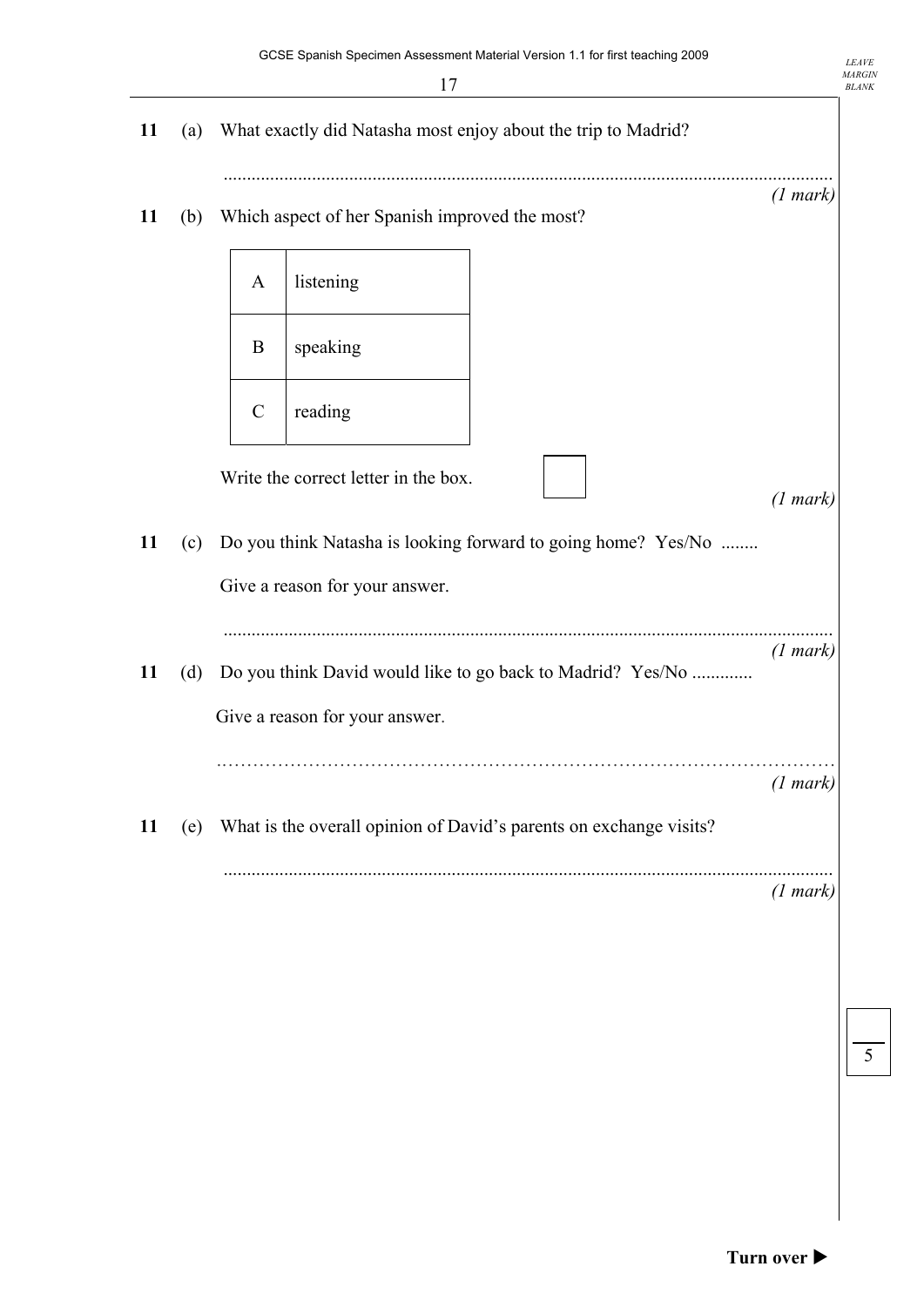**12** You read an article about smoking.

Choose the correct summary for each person.

| $\bf{A}$ Tobacco and sport don't mix.      |  |
|--------------------------------------------|--|
| <b>B</b>   More information, please.       |  |
| $\mathbf{C}$ My first cigarettes.          |  |
| <b>D</b> I smoke because my parents smoke. |  |
| $\mathbb{E}$ Tobacco is a drug.            |  |

Write the correct letter in each box.

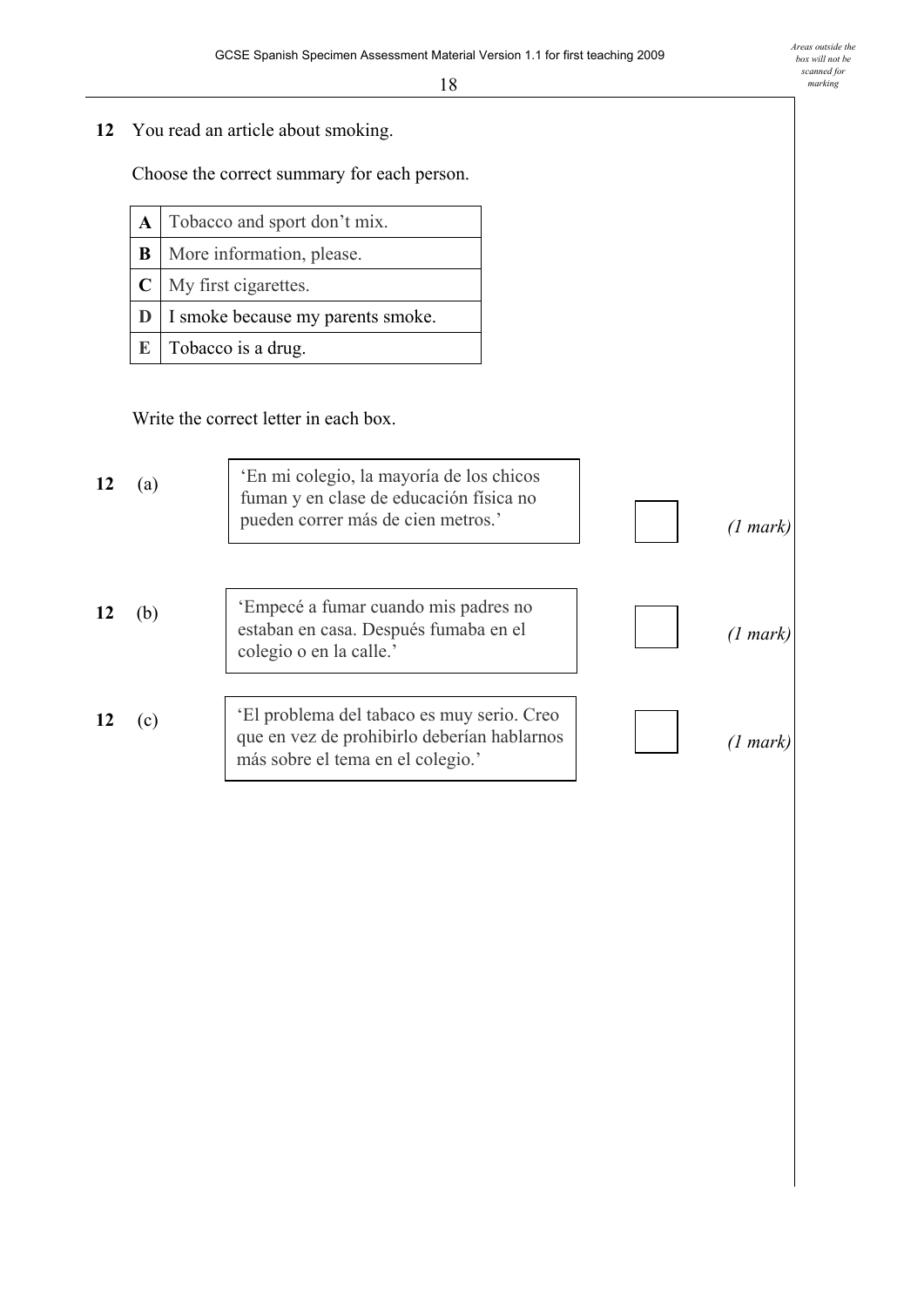**13** What opinion do these Spanish students have about last year's exchange?

Para mí fue genial salir con los ingleses por las tardes. En España mis padres no me dan tanta libertad.



### **Gregorio**  Tuve miedo en la ciudad porque hubo mucho tráfico. Estuve muy contenta en el barrio de mi amigo porque



## **Soledad**

fue tranquilo.

El último día me robaron el pasaporte y tuvimos cinco horas de espera en el aeropuerto.

# **Francisco**

| Write | $\mathbf{P}$ | (Positive)                  |
|-------|--------------|-----------------------------|
|       |              | N (Negative)                |
|       |              | $P+N$ (Positive + Negative) |

| 13 | (a) | Gregorio  | (1 mark) |
|----|-----|-----------|----------|
| 13 | (b) | Soledad   | (1 mark) |
| 13 | (c) | Francisco | (1 mark) |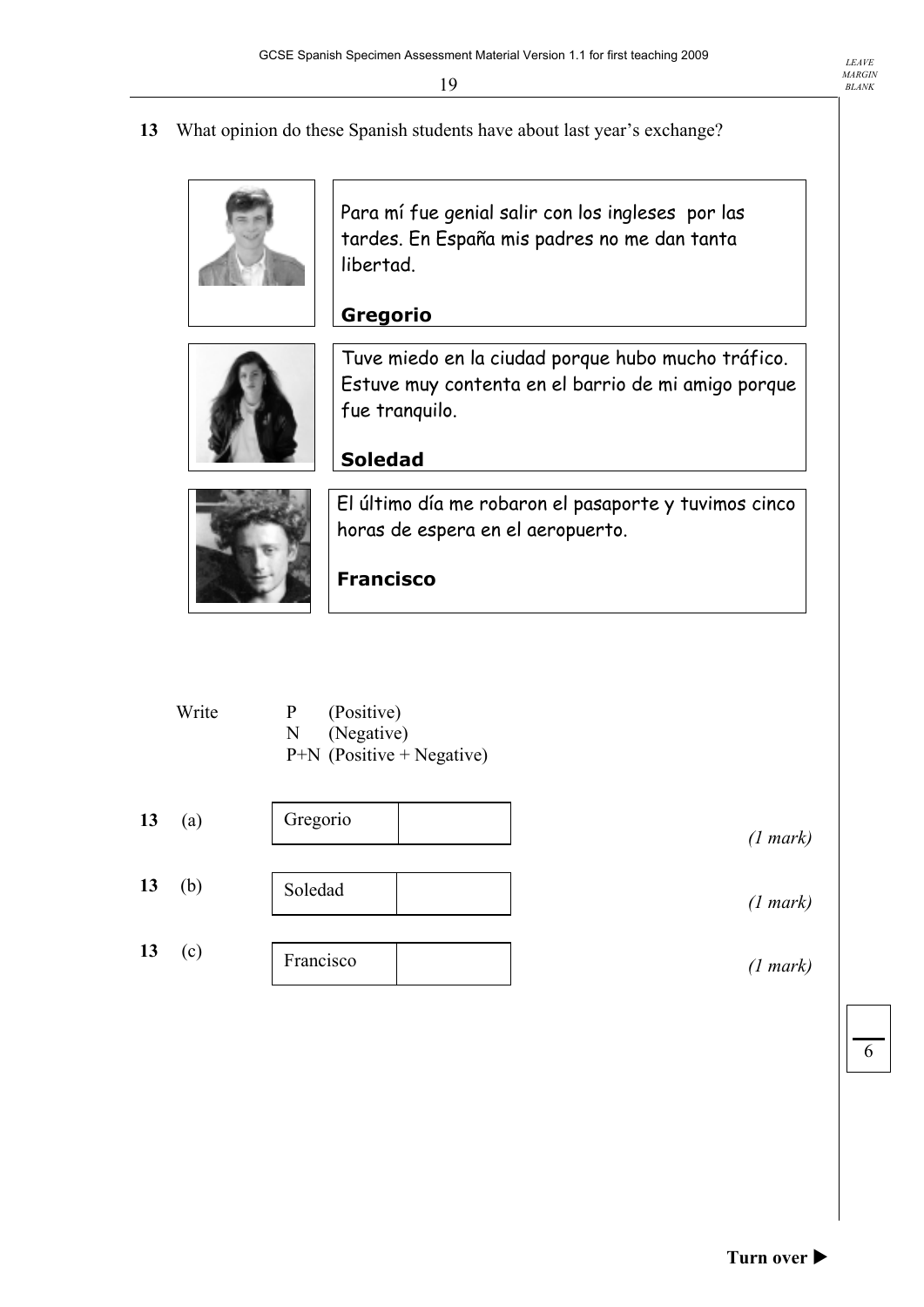**14** You read about the future plans of those who went to England last year. Choose the statement which best fits each person's opinion.

| Α                           | I want to travel around     |
|-----------------------------|-----------------------------|
|                             | the world.                  |
| В                           | I want to earn my own       |
|                             | living as soon as possible. |
| $\mathcal{C}_{\mathcal{C}}$ | I'm going to work in my     |
|                             | family's business.          |

|  |  | It's my future. I'll be<br>the one to decide. |
|--|--|-----------------------------------------------|
|  |  | I'd like to do voluntary<br>work.             |

Write the letter of the correct statement in each box.

Mi hermana dejó de estudiar por un año para viajar por el mundo. Ahora les pide dinero a mis padres. Yo prefiero buscar un empleo para independizarme económicamente. **Gregorio 14** (a)  *(1 mark)* 

- Yo tengo mi futuro muy claro. Mis padres tienen otros planes para mÌ. Hasta los profesores tienen sus ideas. El problema es que no podemos ponernos de acuerdo. iQue me dejen en paz! **Soledad 14** (b)  *(1 mark)*
- En este momento no me importa el dinero. Trabajaría sin cobrar nada para ayudar a los pobres. **Francisco 14** (c)

 *(1 mark)* 

**END OF QUESTIONS**